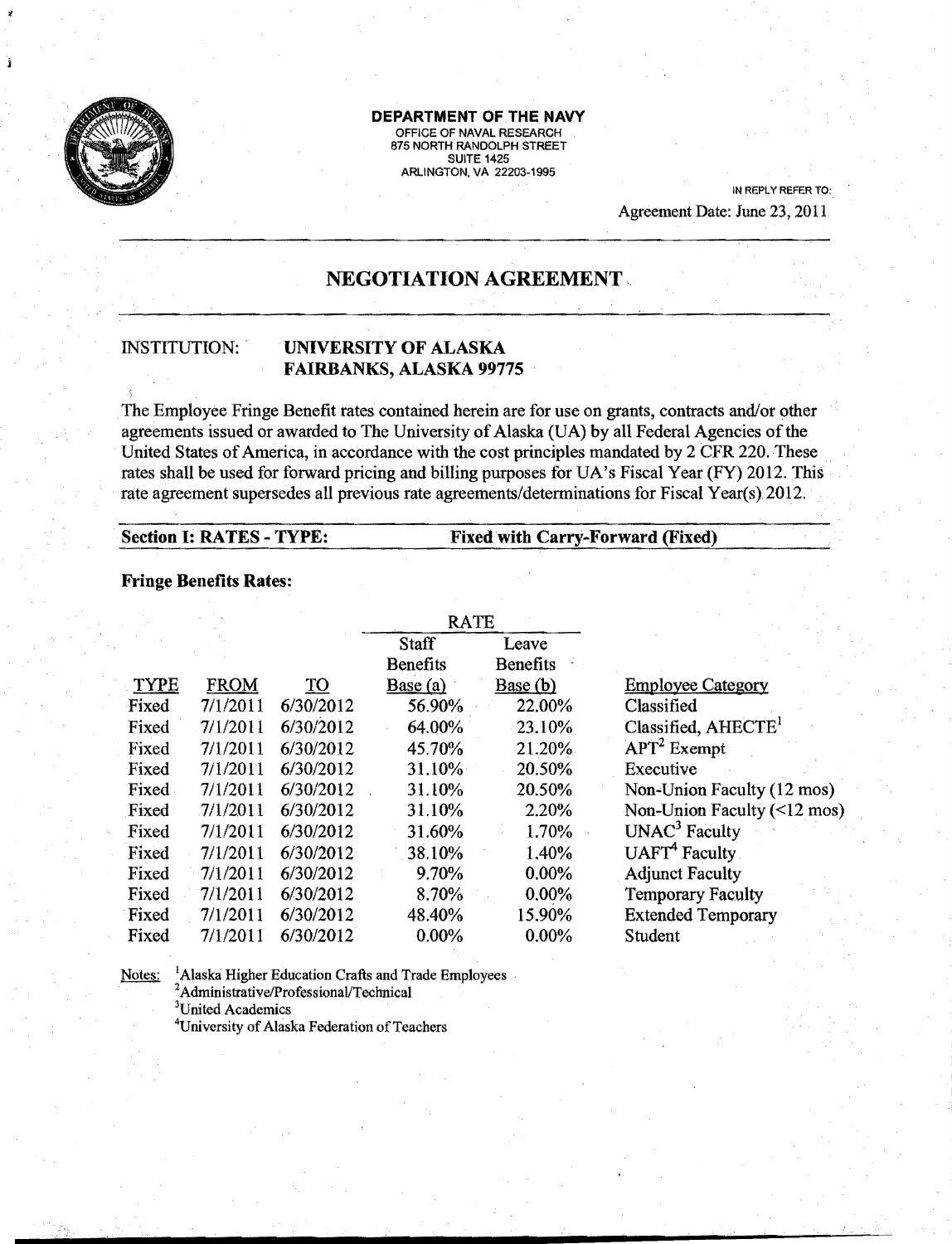#### DISTRIBUTION BASES

- (a) Staff benefits rates are applied to base salaries plus overtime, miscellaneous pay, and leave accrual provisions.
- (b) Leave benefits rates are applied to base salaries excluding: overtime, miscellaneous pay, and paid leave. .

## SECTION II - GENERAL TERMS AND CONDITIONS

A. LIMITATIONS: Use ofthe rates set forth under Section I is subject to any statutory or administrative limitations and is applicable to a given grant, contract or other agreement onlyto the extent that funds are available and consistent with any and all limitations of cost clauses or . provisions, if any, contained therein. Acceptance of any or all of the rates agreed to herein is predicated upon all the following conditions: (1) that no costs other than those incurred bythe grantee/contractor were included in its indirect cost pool as finally accepted and that all such costs are legal obligations of the grantee/contractor and allowable under governing cost principles; (2) that the same costs that have been treated as indirect costs are not claimed as direct costs; (3) that similar types of costs, in like circumstances, have been accorded consistent accounting treatment; (4) that the information provided by the contractor/grantee, which was used as the basis for the acceptance of the rates agreed to herein and expressly relied upon by the Government in negotiating the said rates, is not subsequently found to be materially incomplete or inaccurate.

B. ACCOUNTING CHANGES: The rates contained in Section I of this agreement are based on the accounting system in effect at the time this agreement was negotiated. Changes to the  $method(s)$  of accounting for costs, which affects the amount of reimbursement resulting from the use of these rates, require the written approval of the authorized representative of the cognizant negotiating agency for the Government prior to implementation of any such changes. Such changes include but are not limited to changes in the charging of a particular type of cost from indirect to direct. Failure to obtain such approval may result in subsequent cost disallowances.

C. FIXED RATES WITH CARRY-FORWARD PROVISIONS: The fixed rates in this agreement are based on estimates of the costs for  $FY$  2012. When actual costs for the period are determined, an adjustment will be made to the rates of a future year to recognize the difference between the FY 2012 estimated costs used to establish the fixed rates and the negotiated actual FY 2012 costs.